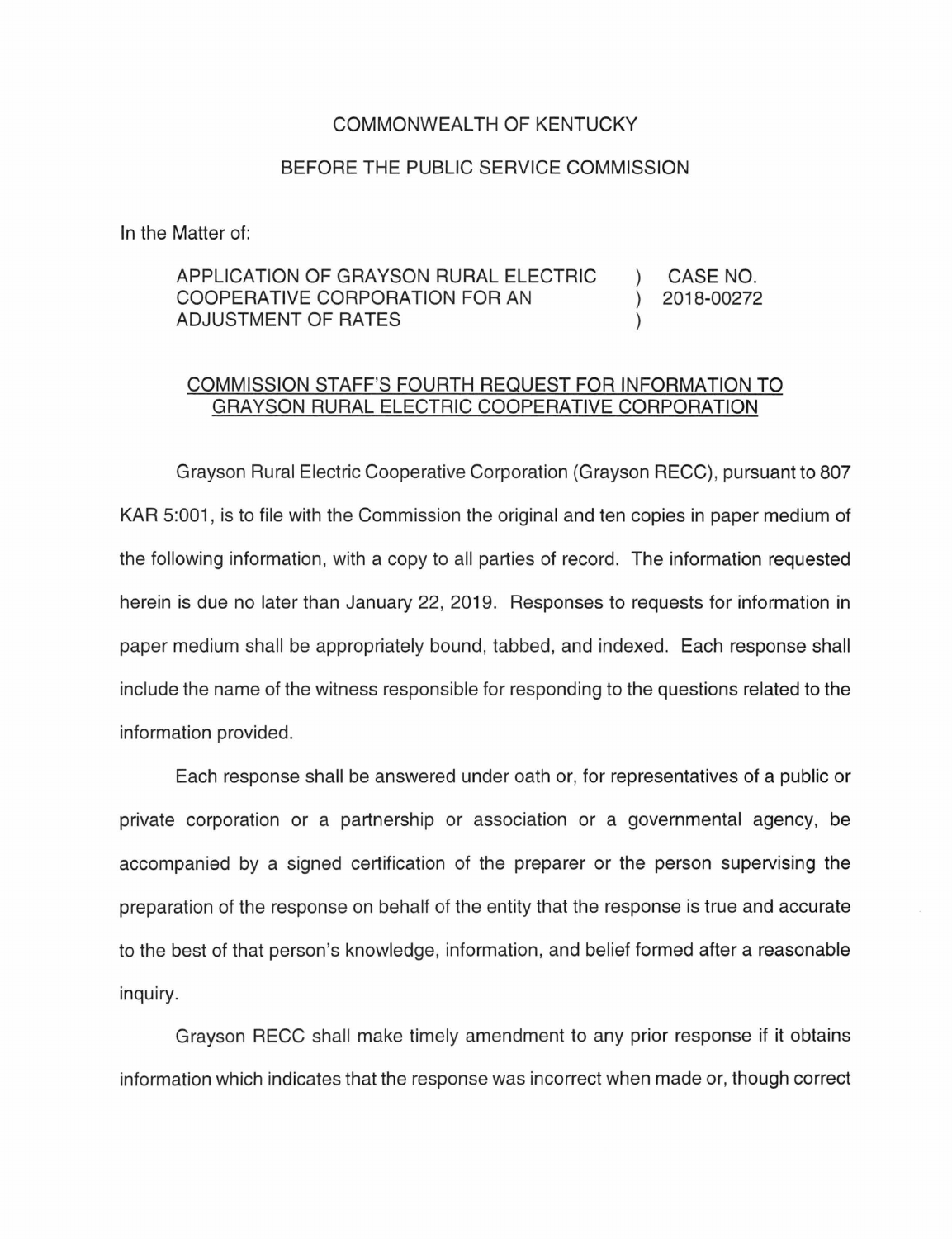when made, is now incorrect in any material respect. For any request to which Grayson RECC fails or refuses to furnish all or part of the requested information, it shall provide a written explanation of the specific grounds for its failure to completely and precisely respond.

Careful attention shall be given to copied material to ensure that it is legible. When the requested information has been previously provided in this proceeding in the requested format, reference may be made to the specific location of that information in responding to this request. When applicable, the requested information shall be separately provided for total company operations and jurisdictional operations. When filing a paper containing personal information, Grayson RECC shall, in accordance with 807 KAR 5:001, Section 4(10), encrypt or redact the paper so that personal information cannot be read.

1. Refer to Grayson RECC's response to Commission Staff's Third Request for Information (Staff's Third Request), Item 8, the revised Schedule S, page 3. Confirm the payroll, payroll tax, and medical insurance adjustments are Grayson RECC's proposed adjustments to the test year and, therefore, restating its application.

2. Refer to Grayson RECC's response to Commission Staff's Second Request for Information (Staff's Second Request), Item 20, and the revised Schedule S, page 3 filed in response to Commission Staff's Third Request, Item 4, regarding the amount of additional revenue. Confirm the additional revenue is \$(20,308) as stated in the response to Staff's Second Request, Item 20. If confirmed, provide an updated Schedule S.

3. Refer to Grayson RECC's response to Commission Staff's Second Request for Information (Staff's Second Request), Item 17, and the revised Schedule S, page 3

-2- Case No. 2018-00272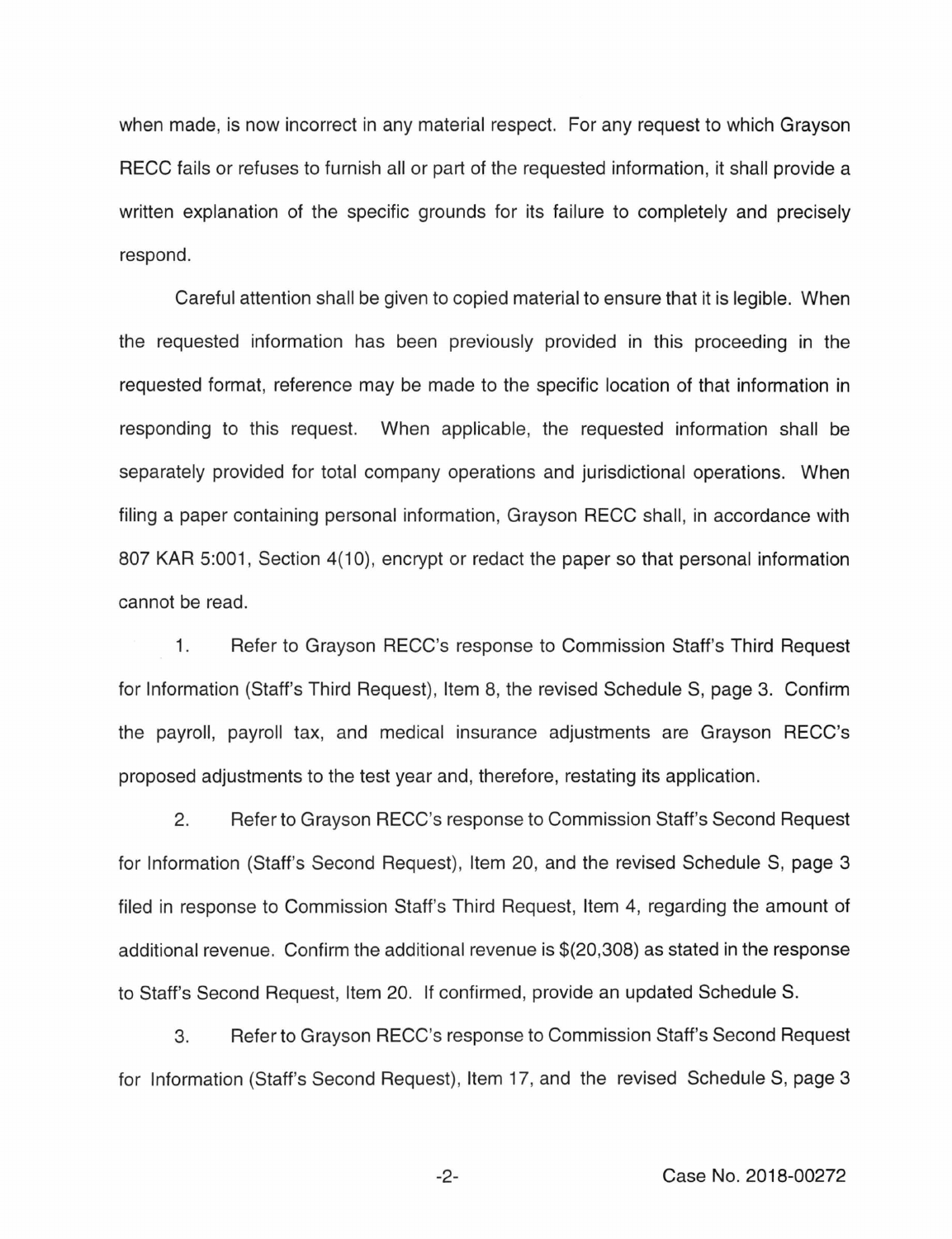filed in response to Commission Staff's Third Request, Item 4, regarding the amount of directors fees. Confirm the directors fees is \$(58,999) as stated in the response to Staff's Second Request, Item 17 or \$(54,415) as stated on Exhibit 9. Provide an updated Schedule S if necessary.

4. Refer to the Application, Exhibit 3. Some of the depreciation rates contained in the exhibit are not those approved in Case No. 2008-00254.<sup>1</sup> Provide a revised Exhibit 3 utilizing the depreciation rates that were approved by the Commission in Case No. 2008-00254.

5. Refer to Grayson RECC's response to Staff's Second Request, Item 26. State whether the interest rate on any of the variable interest rate loans has changed since the filing of this response. If so, provide an update to the application, Exhibit 5. Consider this an on-going request throughout this proceeding.

6. Refer to Commission Staff's First Request for Information, Item 34.c., which requires Grayson RECC to submit monthly updates during the course of this proceeding of the actual rate case expense incurred by Grayson RECC. To date, Grayson RECC has not provided any monthly updates of its rate case expense. Provide an update to the rate case expense incurred to date in this proceeding.

7. Provide all updates to any schedules in Excel spreadsheet format with all rows and columns accessible and formulas unprotected.

<sup>&</sup>lt;sup>1</sup> Application of Grayson Rural Electric Cooperative for an Adjustment in Rates and an Increase in Retail Rates Equal to Increase in Wholesale Power Costs (Ky. PSC June 3, 2009).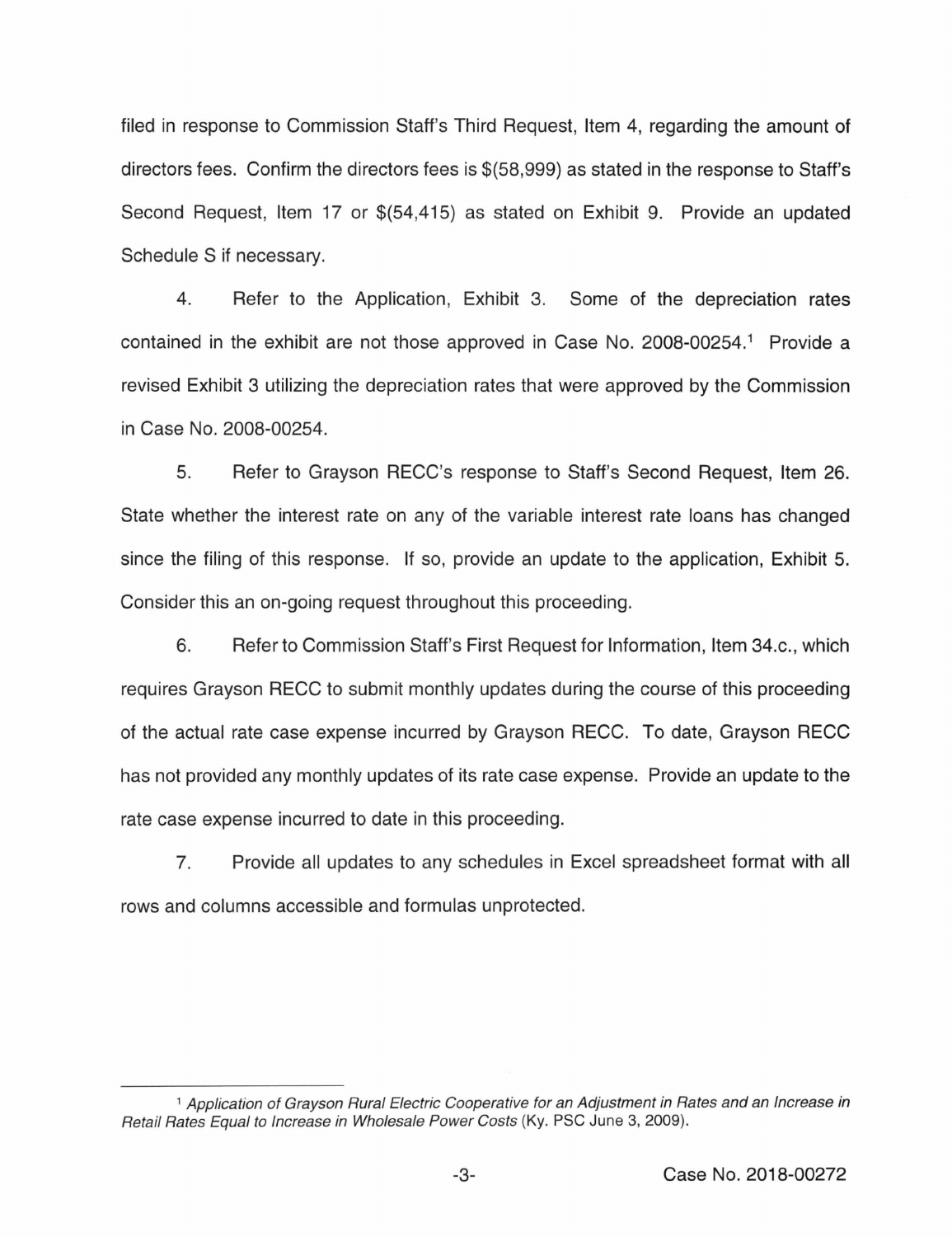$\infty$  $t$  liven R Punson

Gwen R. Pinson Executive Director Public Service Commission P.O. Box 615 Frankfort, KY 40602

DATED **JAN 15 2019** 

cc: Parties of Record